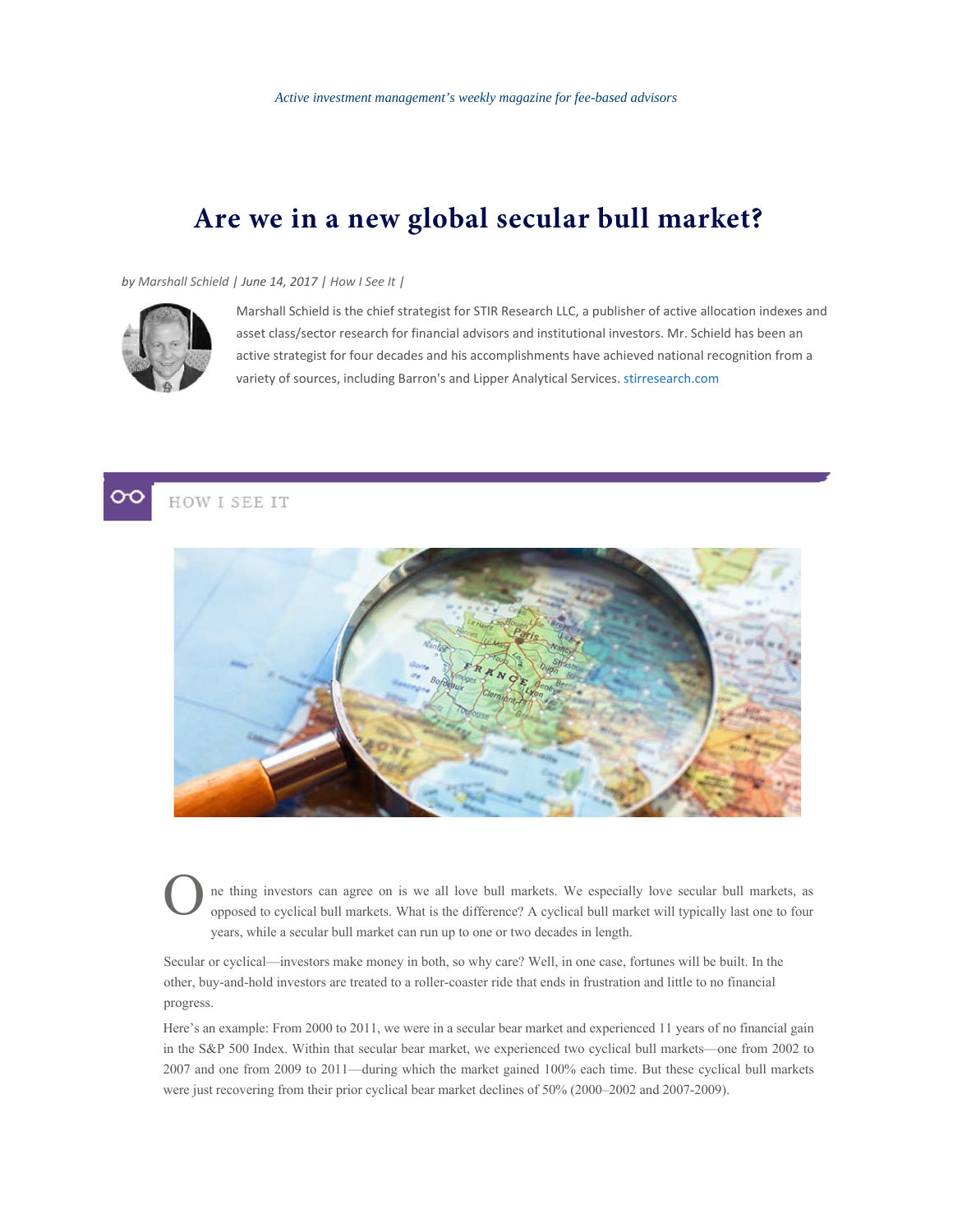Real wealth-building occurs in secular bull markets. The last one in the U.S. (from fall 1982 to spring 2000) saw gains of more than 1,400%. A new secular bull market for the U.S. started on Oct. 3, 2011, and is still in its infancy with just a 121% gain.

Take the over/under bet, a common football bet for the expected total points scored by both teams. For this year's Super Bowl, it was set at a very high 58 combined points but moved to 56 ½ points after heavy betting.

## **See Related Article: What Wall Street strategists could learn from**  prc **Vegas - by Marshall Schield**

While we have been in a new secular bull market for years, we have been alone. Other developed countries, as well as emerging markets, have been stuck in a terrible secular bear market since late 2007. They had no immunity against the 2008 financial crisis, which was the worst economic disaster since the Great Depression of 1929.

We can track the performance of 21 developed countries outside the U.S. and Canada through the MSCI EAFE Index (EFA). EAFE stands for Europe, Australia, and Far East.

The following chart shows the 10-year secular bear market for the EFA. The pattern is similar to other secular bear markets: large sell-offs followed by repeated (but failed) rally attempts (cyclical bull market) to break out to new highs. The U.S. had a similar pattern: a 50% market collapse in 2000–2002 followed by a move back to its previous high in 2007 that failed to really break out. The same pattern repeated again in 2008–2009: a 50% market crash followed by a 2009–2011 rally back to the old highs. It wasn't until 2013 that the U.S. market was finally able to permanently move out of the secular bear market by breaking out, moving higher, and never looking back.



## **FIGURE 1: EAFE INDEX—THE SECULAR BEAR MARKET IS OVER**

Source: STIR Research

The same is finally occurring with the EAFE Index. After two failed attempts to break out in 2013 and 2014, it has finally broken out and is in the early stages of a new secular bull market. And the timing for investors couldn't be better. As U.S. markets hit record highs and record valuations, European markets, and those of other developed countries, may offer a bright alternative.

**>** The U.S. (with dividends) is trading some 95% above its 2007 high, while the EAFE is only 5% higher.

**>** While Technology is the dominant sector in the U.S. markets at 22%, Financials are number one in the EAFE with a 22% weighting. The Financial sector in the U.S. has gained more than 390% since the end of the financial crisis in 2009. Today, many of Europe's biggest banking names are trading below their 2009 lows and are just starting new bullmarket moves.